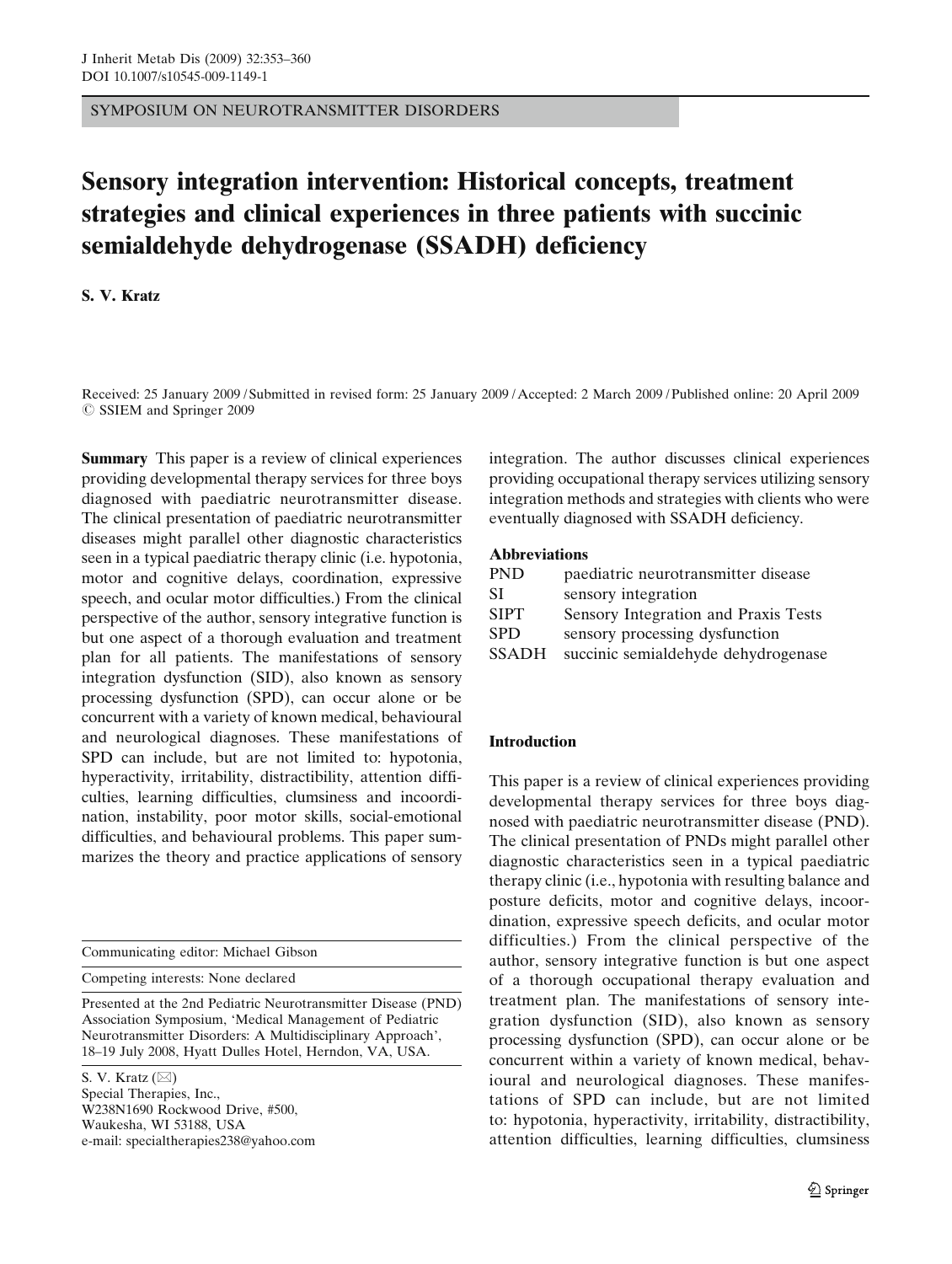and incoordination, instability, ocular motor dysfunction, poor motor skills, social-emotional difficulties, and behavioural problems. This paper summarizes the theory and practical applications of sensory integration. The author discusses her experience providing occupational therapy services utilizing sensory integration methods and strategies with clients who were eventually diagnosed with SSADH deficiency.

## History of sensory integration

Sensory integration is an innate neurobiological process that refers to the interpretation of information about the environment received through the senses. A. Jean Ayres, an occupational therapist and educational psychologist, offered a definition of sensory integration as she observed human occupation beyond the idea of intricate synaptic connections typical of neuroscience. Her definition, the 'organization of sensation for use' brought forth a fusion of neurobehavioural insights with practical solutions to dysfunction in young children who are affected by an inefficient nervous system (Ayres [1972,](#page-7-0) [1989](#page-7-0)).

Sensory integration then evolved into a clinical specialty area in occupational therapy that may be integrated into occupation-centred practice (Fisher and Murray [2002\)](#page-7-0). Ayres' work dating back four decades has evolved into the most rigorously researched aspect of occupational therapy practice. The term further gives a frame of reference that evolves with neuroscience findings, for understanding how the brain organizes sensations for engagement in occupation (purposeful activities that give the individual meaning).

Ayres developed the theoretical constructs, established standardized testing methods, and established an extensive clinical approach (Ayres [1972](#page-7-0)). The Sensory Integration and Praxis Tests (SIPT) assist in the identification and classification of subtypes of sensory integration deficits in children (Ayres [1989\)](#page-7-0).

Activity analysis is the art and science combination of selecting a therapeutic environment and use of medium to meet therapy objectives that address these identified sensory processing (and functional) deficits. The occupational therapist utilizing a sensory integrative approach designs the environment in a way that the individual can gain skill mastery, tapped by their own inner drive, towards more purposeful engagement and raise performance levels within meaningful tasks (Bundy [2002\)](#page-7-0).

The ability to produce adaptive responses reflects sensory integration and reflects the child's purposeful

use of sensory channels. Some examples of adaptive responses include motor control, coordination, quality of movements, social and physical interactions, organization of self and behaviour, flexibility of thought and actions, ability to modulate self from sensory experiences and execute a well-matched reciprocal action, and language use (Ayres [1972,](#page-7-0) [1989\)](#page-7-0). Sensory integration gives occupational therapists a practical, valid, and reliable model in which to interpret and measure a person's perception and meaning of sensory inputs of the vestibular, proprioception and touch systems.

#### Sensory processing dysfunction

The theoretical frame of reference of sensory processing function thus holds a theoretical link to motor coordination, language comprehension and usage, perceptual motor skills, attention and learning, emotional stability and behavioural control and self-control (Ayres [1972](#page-7-0), [1989\)](#page-7-0). Sensory processing dysfunction has been associated with sensory deprivation of early childhood, fragile X, autism spectrum, ADHD, brain injuries and fetal alcohol syndrome (Franklin et al [2008](#page-7-0); Miller et al [2001\)](#page-7-0). Clinically, sensory processing dysfunction is also associated with cerebral insults, seizure disorders, and other neurological conditions. Primate models have been firmly established for sensory processing dysfunction related to prenatal stress. A growing body of research exists on a nonhuman primate model to examine the neurochemical and developmental basis for sensory processing disorders (Schneider et al [2007](#page-7-0), [2008](#page-7-0)). It is a reasonable assumption that children identified in the emerging discoveries of paediatric neurotransmitter diseases might also have difficulty adaptively responding to the sensory input of their environment.

## **Assessment**

Careful assessment is necessary to identify whether sensory processing dysfunction is a factor influencing the presenting problems. Whenever possible, the trained therapist will utilize standardized testing and include scores from other sources of information, such as extensive parent interviews about daily life and struggles, interviews with other caregivers or teachers, systematic clinical observations, and behavioural checklists that are researched under the sensory integration model. The therapist synthesizes the data from all available sources to form a hypothesis of what sensory systems are likely a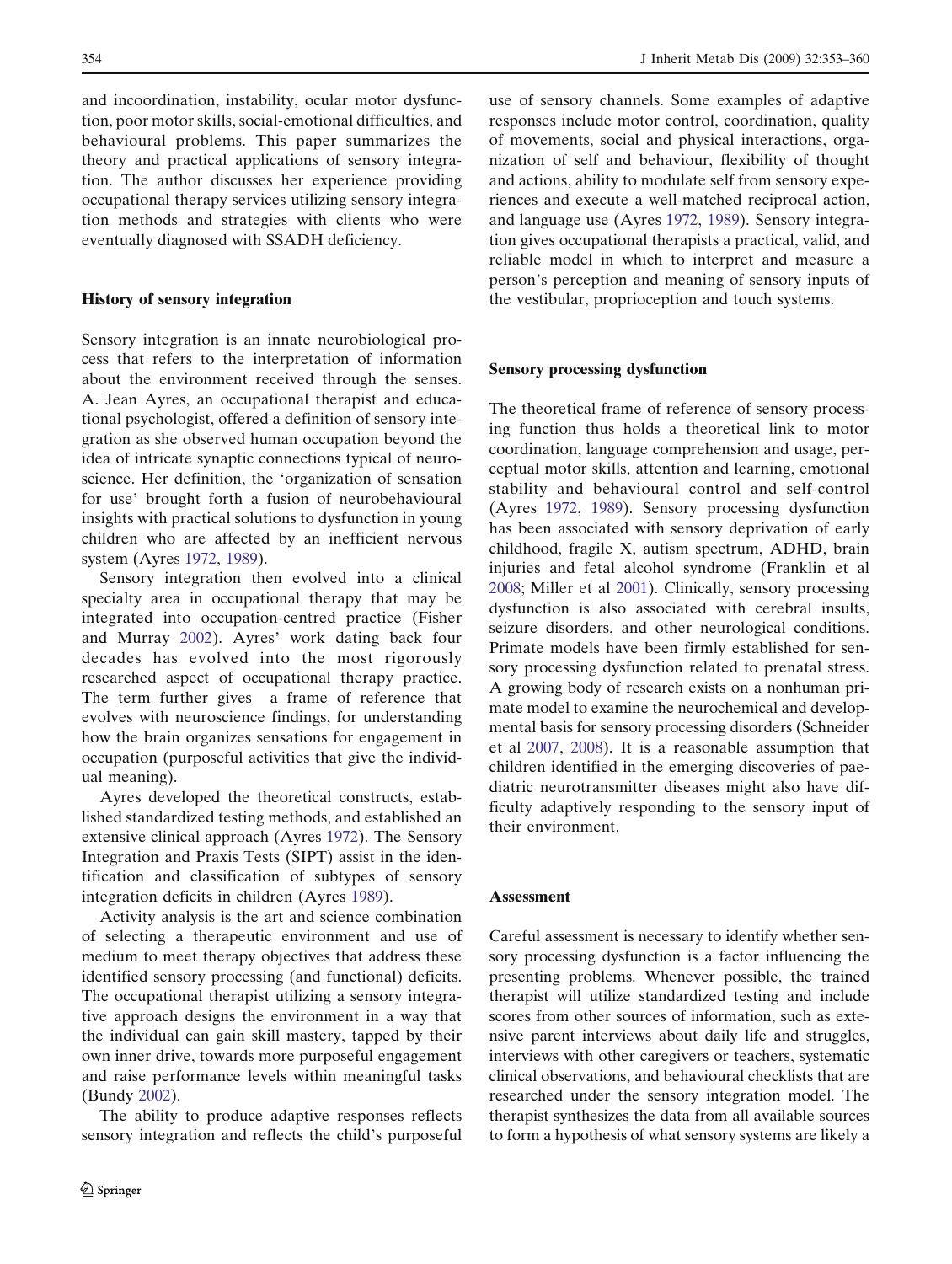contributing factor in the presenting functional deficits (Parham and Mailloux [2001](#page-7-0)).

#### Clinical evidence and empirical research

Most existing research on the use of sensory integration methods focuses on young children with a variety of developmental and learning difficulties, including but not limited to developmental coordination disorder, learning disabilities, attention disorders, behaviour problems, autism, and other categories (Baranek [2002,](#page-7-0) Miller et al [2001,](#page-7-0) Smith Roley et al [2001](#page-7-0)). Documenting the effectiveness of occupational therapy using a sensory processing approach is a challenging endeavour, though over the course of several decades many research studies have investigated clinical effectiveness of sensory integration therapy (Daems [1994](#page-7-0); Mulligan [2003a,](#page-7-0) [b](#page-7-0)). There have been many studies assessing the effectiveness of 'sensory-based' interventions or specific isolated strategies. Sensory-based interventions that reference Ayres' original works lack in differentiation and clarity of terms. The results from earlier studies were encouraging, but as methodologies have become more rigorous the results have been less than favourable. One study using meta-analysis confirms this finding (Vargas and Camilli [1999](#page-7-0)).

Parents of children with autism, a broad spectrum of neurobehavioural dysfunctions, are increasingly turning to sensory integration treatment to help their children deal with the disorder. In a survey study of 112 families, 71% of parents of children with autism who pursued complementary and alternative to traditional treatments participated in sensory integration methods, and 91% found these methods helpful (Hanson et al [2007\)](#page-7-0). A new clinical study found that children diagnosed with autistic spectrum disorders who underwent sensory integration therapy exhibited fewer autistic mannerisms compared with children who received standard treatments (Pfeiffer and Kinnealey [2008\)](#page-7-0). The author's experience is that many of the 'soft signs' of autism, for instance, dyspraxia, difficulty with motor initiation and control, and poor functional use of proprioception, reflect inadequate sensory processing. Autism has been noted to be a differential diagnosis in the assessment of paediatric neurotransmitter disease, as is the case of one of the boys in this review.

Identifiable symptoms of neurotransmitter disease include hypotonia, gross and fine motor deficits, and cognitive delays, yet these are also common functional problems in other disorders such as Down syndrome and cerebral palsy. These symptoms frequently necessi-

tate referrals for physical medicine intervention. Uyanik compared the effects of sensory integrative therapy alone, vestibular stimulation in addition to sensory integrative therapy, and neurodevelopmental therapy, on 45 children with Down syndrome. The results suggested that sensory integration treatment, vestibular stimulation and neurodevelopmental therapy were effective in children with Down syndrome (Uyanik et al [2003\)](#page-7-0). In another study, sensory integration treatment was provided to random controlled groups of children with spastic diplegia. Results indicated that both group and individual treatments had a measurable effect that was consistently greater than that of controls (Bumin and Kayihan [2001\)](#page-7-0).

Mulligan examined the evidence for occupational therapy using a sensory integration framework with children (Mulligan [2003a](#page-7-0), [b\)](#page-7-0). Schaaf and Miller review the state of the current evidence to support this treatment approach, suggesting that consensual knowledge and empirical research are needed to further support its utilization for a variety of developmental disabilities. This is especially critical given the public pressure by parents of children with disabilities to obtain the most effective services, and who have anecdotally noted the utility of sensory integration therapy for helping their children function more independently (Schaaf and Miller [2005\)](#page-7-0).

A review of the effectiveness research identified few studies that reflected true adherence to the core principles of sensory integration intervention (Parham et al [2007](#page-7-0)). There exists very little research that supports the effectiveness of any intervention for children with chronic or mild disabilities across all disciplines (Parham et al [2007;](#page-7-0) Ottenbacher [2002](#page-7-0)). In spite of considerable effort to investigate sensory integration treatment, few studies have truly accomplished the task of achieving rigorous study design. Furthermore, there is no evidence that indicates that sensory integration intervention is more or less effective than other interventions. With the emerging field of study in paediatric neurotransmitter diseases, this challenge only intensifies.

#### Core concepts of treatment

Sensory integration treatment differs from other neurodevelopmental theoretical models or modalities. A key difference capitalizes on the child's intrinsic motivation as a catalyst in the sessions. In order to set up the environment, the therapist uses a wide range of play media, activities, and/or equipment that stimulate specific sensory receptors to promote integration of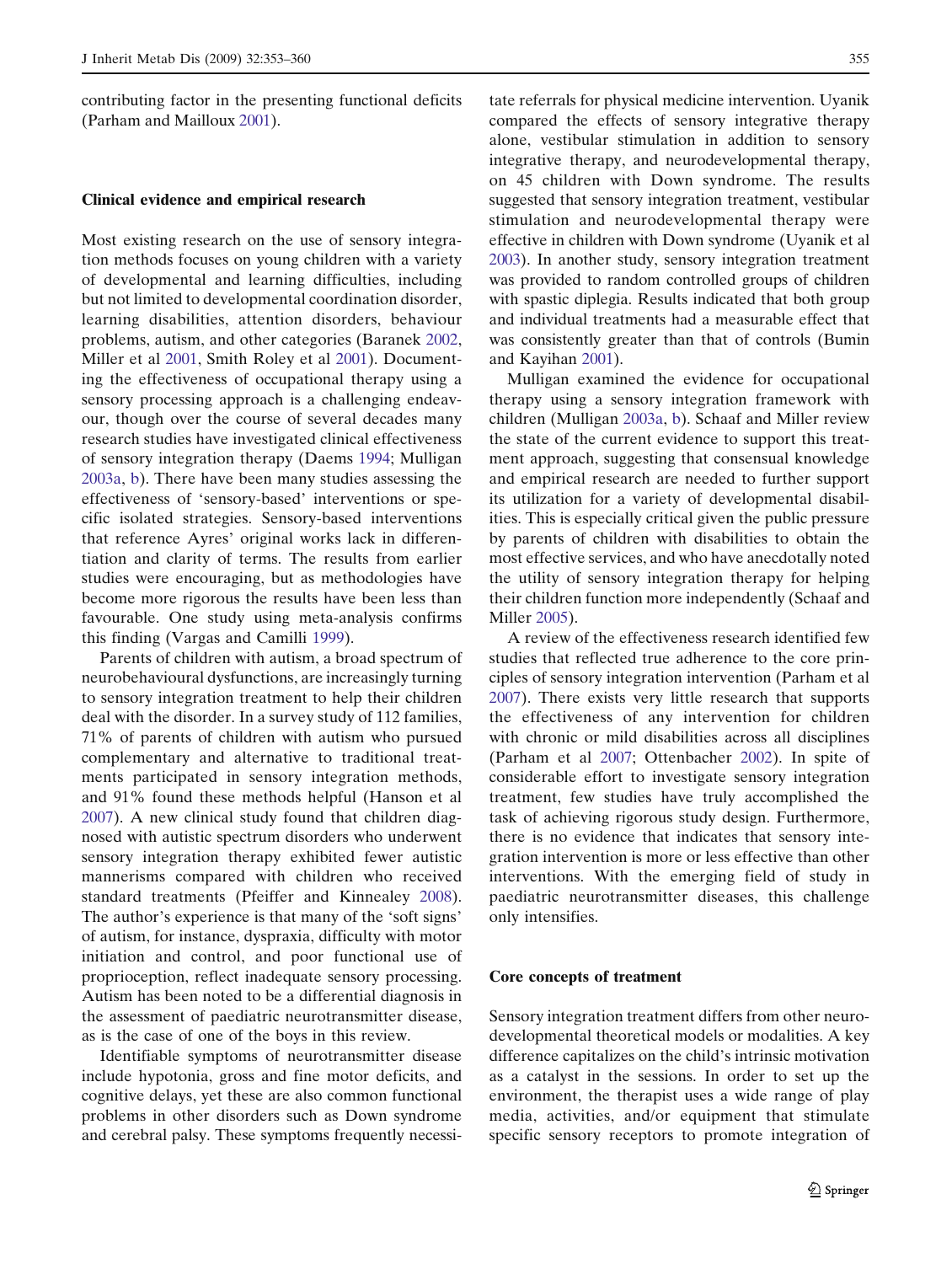the sensations for a result in the production of adaptive responses. Adaptive responses can be reflex integration, adequate postural adjustments, movement successes, increased alertness and awareness of input, self-regulation without maladaptive emotional reactions, and abilities to start and participate in the task through to completion. The adaptive responses a child demonstrates are unique and individualized. What might be adaptive to one child might not be for another. The outcome measure is not in simply having the child execute a target response; rather the objective is to help the child reach a change in the complexity of the adaptive response that moves them towards a higher level of independence (Bundy [2002](#page-7-0)).

Every encounter with a sensory agent can have either a facilitatory or an inhibitory effect on the child's nervous system, and it is the therapist's role to set up the target parameters. Furthermore, the therapist recognizes whether facilitation or inhibition occurred through analysis of the adaptive responses of the child. The clinical reasoning of the therapist creates the design of even the simplest activity for independent success. This term is called 'scaffolding' the session. To the untrained eye, therapy appears to be merely playing with the child, but a well-executed treatment session means that the therapist is working very hard throughout to have that 'play' improve the child's nervous system processes (Ayres [2004](#page-7-0)).

The vestibular system and the information it processes are often a significant aspect of treatment planning. Movement in rotation is carefully utilized to stimulate the semi-circular canals and is believed to facilitate phasic muscle tone. The goals of improving alertness and awareness of three-dimensional sense of space are related to various orbital, axial, and arcing planes of movement. The three planes of direction that exist with the canals means that horizontal, vertical, and angular planes of movement are factored into the activities at appropriate times. Linear acceleration (moving forward in a straight plane), the use of gravity (often by incorporating head inversion), and vibrations are utilized to stimulate the otoliths. Otoliths are involved in facilitation of tonic muscles that contribute to balance and posture by increasing awareness to gravity and activating anti-gravity muscles. Stimulation of the utricles is believed to assist in ocular motor activation; and stimulation of the saccules is believed to specifically facilitate a postural response.

Swings are the most common equipment used to incorporate vestibular input. Additionally, objects on the ground such as a large air mattress with an unstable base, or rubber tyres that can be sat, stood, or bounced on, or suspended, can provide the desired input. Sitting

on a suspended inner tube not only offers the vestibular options, but this task can stimulate Golgi tendons and muscle spindles to fire proprioceptive input.

Vestibular input is an exceptionally powerful input, especially when the proprioception and tactile systems are not helping to organize the motor systems. Delayed reactions might occur in this situation, which can actually disorganize that system. The therapist must be a keen observer of every physiological cue and intervene at the earliest sign of physiological stress. The therapist must recognize when the task has gone beyond the realm of the 'just right' challenge and make modifications that return the task to that realm. Vestibular processing is believed to help unify the other systems (Ayres [1972,](#page-7-0) [1989](#page-7-0)).

To stimulate somatosensory pathways of proprioception and deep touch, Golgi tendon organs and muscle spindles are activated through joint compression or traction, muscular contractions, and full-body compression. Active proprioceptive input in functional tasks is accomplished through heavy work patterns of pushing, pulling, and carrying. Passive input (i.e., wrapped in a compression garment) is believed to stimulate deep touch pathways. Proprioception and deep touch pressure are hypothesized to be organizing to support and improve: attention and arousal levels, body awareness and position in space, and muscle tone, and to modulate sensory perceptions. Equipment that is commonly used includes trapeze bars, large foam pillows or mats, elastic fabric hammocks, together with moving against resistance through tight-fitting spaces.

Touch activities are designed to stimulate the complex layers of tactile reception. Goals include increase localization of touch, visually directed hand movements through tactile, discrete control of tools, discrimination of textures, and emotional tolerance for various inputs. Light touch tends to facilitate arousal levels, awareness and attention. Conversely, deep pressure touch input tends to inhibit and modulate attention and emotions, but can also facilitate postural stability, joint awareness, and muscle contractions.

Endless arrays of media can be used, including fabric swings, use of sand or grain for digging in, play dough, and finger painting with paints, pudding, and shaving cream. If touch is alarming, it is commonly effective to stimulate deeper touch input and proprioception to normalize the responses to light touch. If writing is a problem, it is a sensory integration strategy to first treat improving tolerance and discrimination of various tactile media, rather than 'practising' the frustrating tasks using paper and pencil. Examples might be to shape letters with bread dough, or use sticks in wet sand, or rub chalk over sand paper.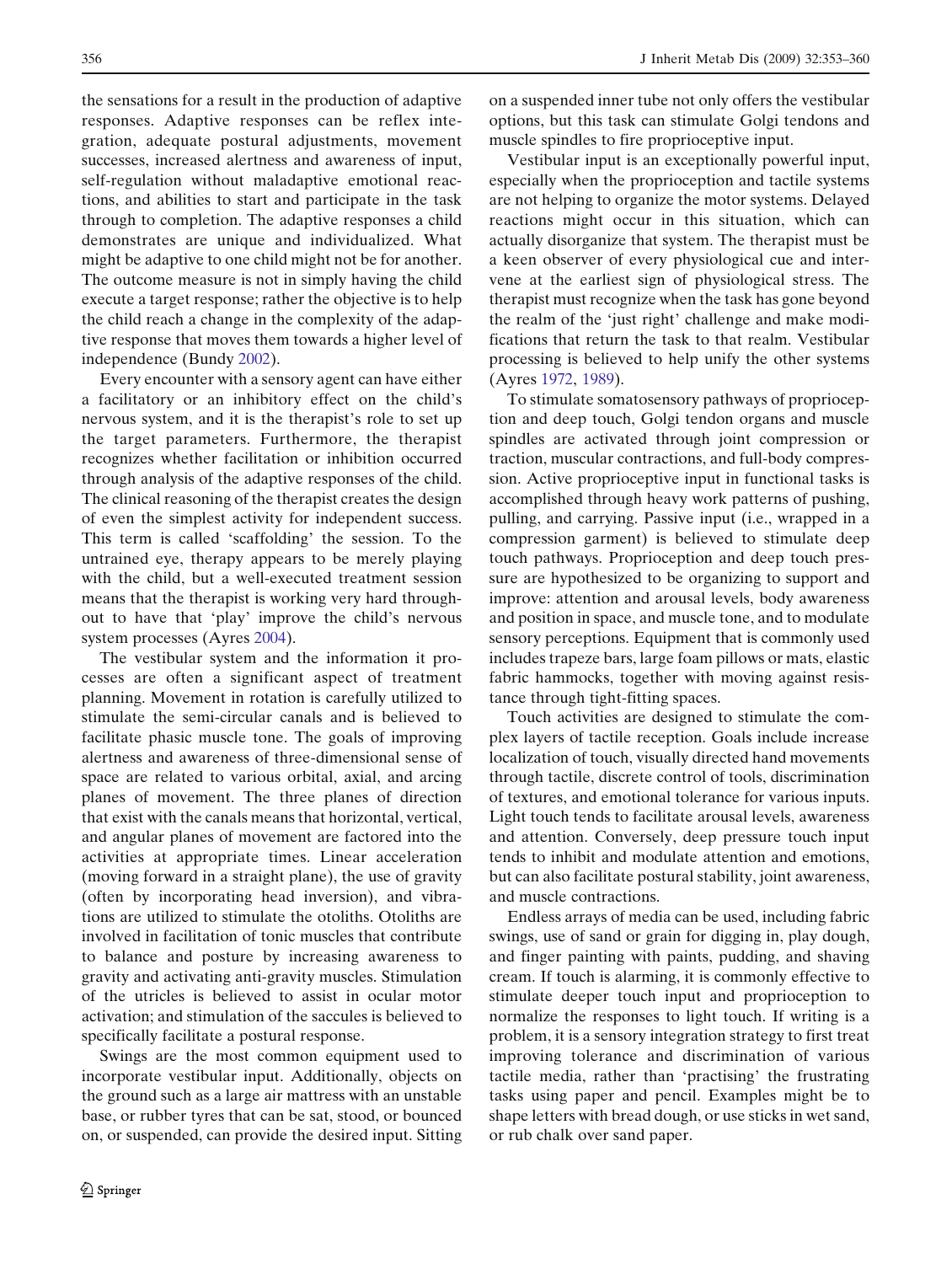Ocular motor coordination is a direct reflection of sensory integration. Initially reflexive in nature, ocular responses to vestibular input and postural changes prepare the eyes for movement in skilled pursuits and focusing. Primary ocular motor skills of tracking, convergence, divergence and gaze shifts embedded into functional tasks are a reflection of the dyadic integration between vestibular input and the proprioceptive reactions from the ocular motor muscles. Bilateral coordination of ocular muscle groups may parallel the degree to which the extremities are coordinated in timing and rhythm.

Not to be overlooked, the oral structures can have the same challenges of sensory awareness, apraxia, and motor control. An important factor in speech production is the sensory processing of extra- and intra-oral structures. Light touch awareness and deep pressure processing are significant factors in the adaptive use of tongue, lips, jaw, swallowing mechanisms, and neck stability. Various blowing toys, games involving exhalation, and masseter pressure to develop discriminative bite force are a few examples of clinical application.

Skills of praxis can be described as purposeful and meaningful use of proprioception and touch in automatic reactions, especially measured in performance of novel events. Praxis components include ideation, planning, execution, following sequential steps, organization of motor responses, and constructional skills. Praxis is the ability to translate an idea into action; the act of implementing that idea; and completing all sequential steps of the task. Praxis is how competencies are built and how higher levels of independence are mastered. In the treatment process, the therapist is challenging the child to choose, plan, set up, and follow sequential steps of the activities as a way of promoting praxis skills.

Treatment activities can address specific problems directly, such as postural and ocular control. More often, however, treatment activities address general function indirectly. A child may not be able to put on socks independently because they cannot feel the tension necessary to stretch the garment, nor adjust the fabric, owing to poor tactile awareness. Treatment activities probably would not include repeated training of the act of putting socks on, especially if frustration and a sense of failure exist. Instead, tasks such as pushing the feet into a tub of popcorn to feel for hidden sponge toys, or shaping clay around hands and feet for a variety of texture and resistance experiences, or even imaginary painting the skin with various brushes in play might be used to increased tactile awareness and discrete discrimination. In an actual experience, one of the boys in this review was able to independently start

and finish the donning of socks following three such treatment sessions.

# Presenting symptoms of clients with SSADH deficiency

In a private suburban therapy clinic in the Midwest, three boys diagnosed with SSADH deficiency and their families sought specialized services that specifically included occupational therapy for sensory integration, and speech therapy that also embraced this theoretical approach. All three patients had been involved in intensive Birth-Three programming and beyond. All had had the opportunity to experience a variety of philosophical approaches to physical medicine therapy in different settings. All three boys' therapy programmes were well established prior to the onset of services with a sensory integration focus. Initial symptoms are reviewed retrospectively for each child.

Child 1: Male ('John'). Onset of symptoms was recognized in infancy. He received an accurate diagnosis of SSADH deficiency at age 18 months. Functional deficits included:

- Severe hypotonia despite independent ambulation.
- Poor co-contractions in weight bearing, poor postural and balance reactions.
- Upper extremity function impaired by lack of shoulder (proximal) stability with significant fine motor deficits.
- & Ocular motor control for visual guidance of hands in tasks.
- Lack of body control required years of supervision and adult assistance for all daily living tasks to ensure safety.
- & Poor postural and functional use of proprioception increased his risk of injury with a lack of perceptualmotor judgement and problem-solving abilities.
- Significant ocular motor control and poor visual tracking abilities.
- Severe apraxia of speech and dysarthria
- All daily living skills required maximal assistance.

Child 2: Male ('Jordan'). Onset of symptoms was in early infancy. SSADH deficiency diagnosis was received at 12 months of age. Functional deficits included:

- Severe hypotonia as well as a lack of voluntary muscular contractions for activity.
- He was non-ambulatory and required use of wheelchair, though he could crawl and roll.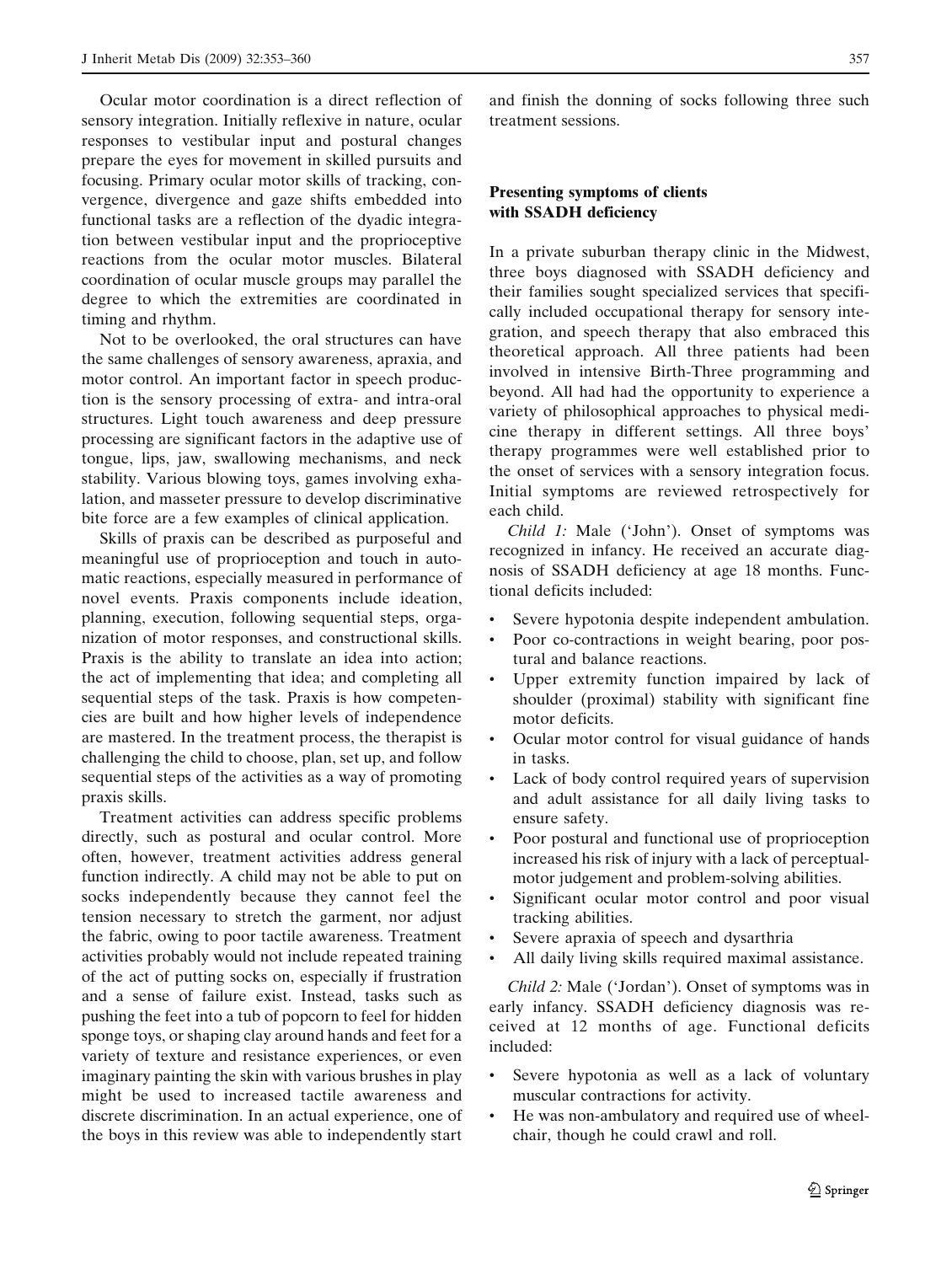- & He required specific feeding therapy intervention by a swallowing specialist in addition to other therapy regimes.
- Severe deficits in fine motor development.
- He was essentially non-verbal owing to severe oral apraxia of speech.
- All daily living activities required maximal assistance to complete.

Child 3: Male ('Max'). Onset of symptoms was not apparent prior to diagnosis. His diagnosis of SSADH deficiency was obtained at age 1 month through genetic testing in conjunction with his older brother's workup. Functional deficits noted at age 4 years, when our clinic became involved, included:

- & Moderate hypotonia was present.
- Ankle orthoses were required for gait assistance, though ambulation was independent but tenuous.
- & Gravitational insecurity with concurrent intolerance to imposed movement
- & Delayed postural and balance mechanisms interfering with motor skill mastery.
- Moderate to severe oral apraxia of speech
- & He required moderate assistance with activities of daily living

# Response to treatment

All three boys received private therapies (occupational and speech therapy) as well as local school-based level of intervention for physical, occupational, and speech therapy. The two brothers also received traditional physical medicine in a hospital setting for a while. The private therapy plan utilized sensory integration strategies along with neurodevelopmental therapy strategies, environmental modifications, adaptive equipment, and family education into theoretical principles and home programme activity plans. The sensory integration theoretical model was primary, but in combination, the sensory integrative strategies assisted their work towards more and more competencies in motivating activities, as well as subjectively observed improvements in muscle tone, postural control, midline stability, and extremity stability. Over time, these foundational improvements appeared to be underpinnings of generalizations to other areas of functioning: self-care skills, fine motor skills, attention and concentration, speech control. All three have gained measurably in movement abilities, increased sensory awareness, increased tolerance for movements, and increased cognitive competencies. All three boys have gained significant levels in their developmental profile and occupational compe-

tence and their progress remains dynamic and steady. All the boys are fortunate in having family members consistently dedicated to their care and progress, and have had financial resources to allow for reimbursement for these services.

This paper is not able to identify any single factor that might be identified as the agent of change, but rather to retrospectively review the sensory integrative approach that these two families sought and that they feel contributed to a greater rate and amount of progress.

# Synopsis of a treatment process

The following description reflects the depth in which both activity analysis and therapeutic structuring are involved in the sensory integration treatment process. 'Max' presented with gravitational insecurity and intolerance for movement was a primary indication for intervention. He lacked adequate postural control and protective reactions under a hypotonic muscle base. He wore ankle-foot orthoses due to the hypotonia. These factors appeared to contribute to a child who did not spend much time exploring his environment or engaging in active learning opportunities of his own body potentials, and was basically avoiding movement activities.

A process of gentle guidance into a series of engagements with moving equipment was suggested for him in a series of scaffolding sequence. For several months this child was only comfortable watching other children ride a large platform swing, move along the floor on a scooter, or climb a 4-foot (1.3 m) loft and jump into a pile of pillows. Often, if encouraged to join in, he would hide and seek comfort from his mother or even leave the room. Activities were never forced so as to avoid alarming stress reactions and the risk of eroding his trust in the environment. One day he felt comfortable making a tentative attempt at pushing another child on a swing. Then another day he was comfortable climbing on the lower steps of the loft. Then he was able to build confidence to climb up the loft with his mother, but he fearfully clung to the wall and avoided the edge. Several times at this level of comfort he would climb up only to need complete help getting down the stairs doing a backward crawl.

Eventually one day, with his mother's help, he was able to be passively lowered off the loft into the pillows. The next week he was able to independently attempt a Fiump' into the pillows under his own control. Soon he was demonstrating more comfort when engaging with the equipment and began to initiate more with swing activities. His successes and motor competencies improved dramatically from that point of overcoming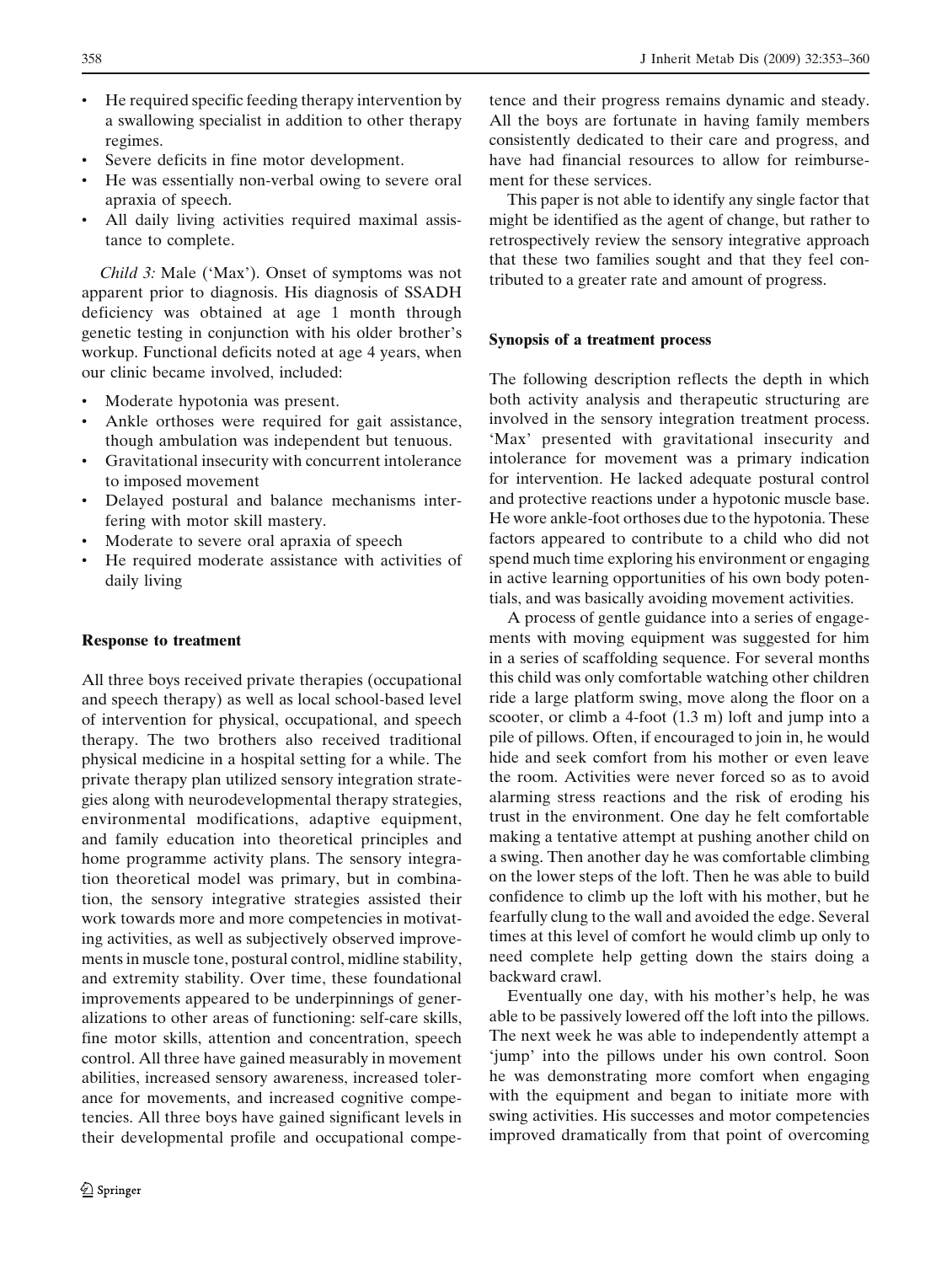his fear of movement. The eventual successful jump and landing into pillows was evidence of his gains in postural control and praxis as well as improved expression of vestibular and proprioception processing.

The scaffolding of this scenario included slow linear vestibular input on the swings while challenging his postural control until he could tolerate a variety of speeds and directions. The climbing and jumping activity was designed with a multitude of proprioception opportunities (which is hypothesized to modulate the vestibular and the limbic reaction of fear to movement). The floor in the treatment room requires walking on a variety of foam mats with differing densities and recoil. The steps to the loft are carpeted with thick threads for increased input into soles of feet to challenge balance reactions. The loft itself is a sturdy wood structure but also carpeted for additional tactile input as the child climbs, navigates and prepares a motor action.

There are three or more ways to ascend or descend this loft, each with its own design for deep pressure input—a slide, a rock climbing ramp, and various rope ladders or swings off which to exit. Sometimes new ways to ascend, descend and navigate this loft are created, for instance, using a long sturdy tunnel to make a bridge as an 'escape hatch'. The therapy is not in just navigating the crawling or sliding through the tunnel, but in encouraging the child to secure it by tying ropes or by anchoring with pillows and other supports. In other words, 'build your own escape hatch'. The proprioceptive 'lesson' thus is to feel the weight of the tunnel, feel how much force is needed to secure it, and feel when the tunnel is actually secure before attempting a crossing. This is an example of how higher cortical functions (problem solving, error recognition, and judgement) are added into the therapeutic process and help to advance the complexity of the adaptive responses.

There was marked and sustained improvements in areas of mobility, endurance, coordination, engagement, and social-emotional competencies in this child following the day he successfully motor-planned the 'jump' and masterfully landed in the pillows. His verbalizations increased exponentially. His frequent lethargy in the clinic reduced dramatically and he now begs his mother and therapist to 'play in the big room'. His social timidity seemed to disappear and he emerged as quite a vocal social being. Not only did he accept more motor and balance challenges on offered equipment, he started to seek out the environment on his own through movement exploration. He changed from a person who avoided movement and was impaired by hypotonia into a boy eagerly anticipating and investing into his physical environment. His level of hypotonia subjectively changed towards the normal range.

## Parents' perspective on sensory integration treatment

Each mother provided her perspective when asked to summarize their interpretation of sensory integration treatment. The first mother stated: 'I could describe what sensory integration did for my son. It helped glue him together. It helped with his fine and gross motor skills as well as his balance. It was hard for 'John' to get his appendages to do what he wanted them to do. Before we tried sensory integration, we tried a handwriting programme, along with many other therapies. It was excruciating for him. After the sensory integration work, he is now capable of writing lists, short messages, numbers and his name. He also types short stories on a keyboard. Likewise, some days he couldn\_t walk through a door without hitting one side of it. I think sensory integration contributed to 'John's' improved balance and eventually him being able to ride a two-wheel bike.'

The mother of the two other boys stated: 'Sensory integration gave us a clearer direction and understanding of both my sons' difficulties with movement. That helped a good deal just to have a perspective of why things were so hard for them to do themselves. The most important things that helped were the activities and practical solutions to work on the problems; and at the same time these activities were highly motivating and fun to do.

## **Discussion**

It is a reasonable assumption that in the presence of neurotransmitter disease, the reception and processing of sensations through some or all channels would likely be adversely affected. Furthermore, the synthesis of information in higher cortical areas, the adaptive responses and ultimate 'meaning' of these sensations may also be impaired. As research advances a collective understanding of neurotransmitters' complex function, occupational therapists should continue to explore how this knowledge translates into human occupation performance and choose effective treatment approaches that best serve this emerging and complex population.

Physicians who distinguish and treat patients with paediatric neurotransmitter disease recognize the value of recommending physical, occupational and/or speech therapies. Therapists have long been exploring effective methods to remediate the functional problems